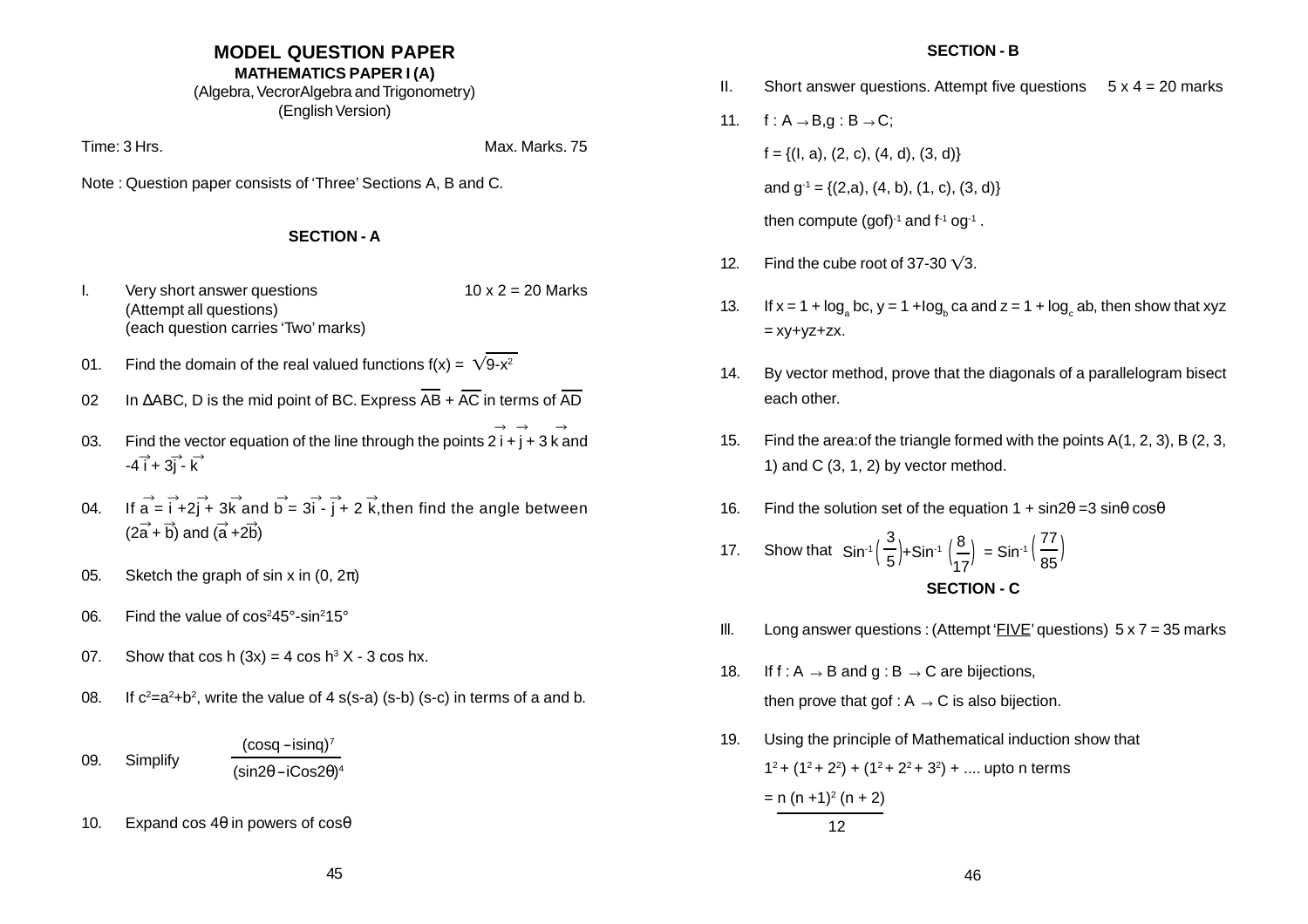- 20. For any vector  $\stackrel{\rightarrow}{a}$ ,  $\stackrel{\rightarrow}{b}$ ; and  $\stackrel{\rightarrow}{c}$ , prove that  $\overrightarrow{a} \times \overrightarrow{b} \times \overrightarrow{c} = (a \cdot c) \overrightarrow{b} - (b \cdot c) \overrightarrow{a}$
- 21. If  $A + B + C = 180^\circ$ , then show that  $sin 2A - sin 2B + sin 2C = 4 cos A sin B cos C$
- 22. In ∆ ABC, show that
	- $r_1$   $r_2$   $r_3$  1 1  $\rightarrow +$   $\rightarrow$   $+$   $\rightarrow$   $\rightarrow$   $\rightarrow$   $-$ <br>bc ca ab r 2R
- 23. One end of the ladder is incontact 'with a wall and another end is in contact with the level ground making an angle ' $\alpha$ '. When the foot of the ladder is moved to a distance 'a' cms, the end in contact with the wall slides through 'b' cms. and the angle made by the ladder with the level ground is now 'β', show that

$$
a = b \tan \left( \frac{(\alpha + \beta)}{2} \right)
$$

24. Reduce the complex numbers  $3 + 4$  i,

 $\frac{3}{4}$  (7+i) (1+i),  $\frac{2(i-18)}{(1+i)^2}$ ,  $\frac{5(i-3)}{1+i}$  to x+iy form. Show that the four

points represented by these complex numbers form a square in the argand plane.

 $\leftrightarrow$ 

### MODEL QUESTION PAPER **MATHEMATICS PAPER - I (B)** (Calculus and Co-ordinate Gemetry) English Version

Time: 3 Hours Max. Marks. 75

Note: Question paper consists of three sections A, B and C. Section - A (Very short answer type questions)

Each question carries two marks. ,

- 01. Write the condition that the equation  $ax+by+c=0$ represents a non-vertical straight line. Also write its slope.
- 02. Transform the equation 4x-3y+ 12=0 into slope-intercept form and intercept form of a straight line.

Attempt all questions : 10x2=20 marks

- 03. Find the ratio in which the point C (6,-17,-4) divides the line segment joining the points A(2,3,4) and B(3,-2,2)
- 04. Evaluate <sup>Lt</sup>  $\mathsf{x} \to 0$ 3x – 1  $\sqrt{l + x} - 1$ )
- 05. Evaluate  $\operatorname{ht} \limits_{\mathsf{X}\ \to\ \infty} \ \left|\sqrt{\mathsf{x}+1} \sqrt{\mathsf{x}}\ \right|$
- 06. Find the constant 'a' so that the function f given by

 $f(x) = \sin x$  if  $x \le 0$ 

 $= x<sup>2</sup> + a$  if  $0 < n < 1$  is continous at  $x = 0$ 

- 07. Find the derivative of  $log_{10}x$  w.r.t x
- 08. If  $Z = e^{ax}$  sinby then find  $Z_{\text{av}}$ .
- 09. If y =  $x^2$  + 3x + 6, x = 10, ∆x = 0.01, then find ∆y and dy.
- 10. Find the interval in which  $f(x) = x^3 3x^2$  is decreasing.